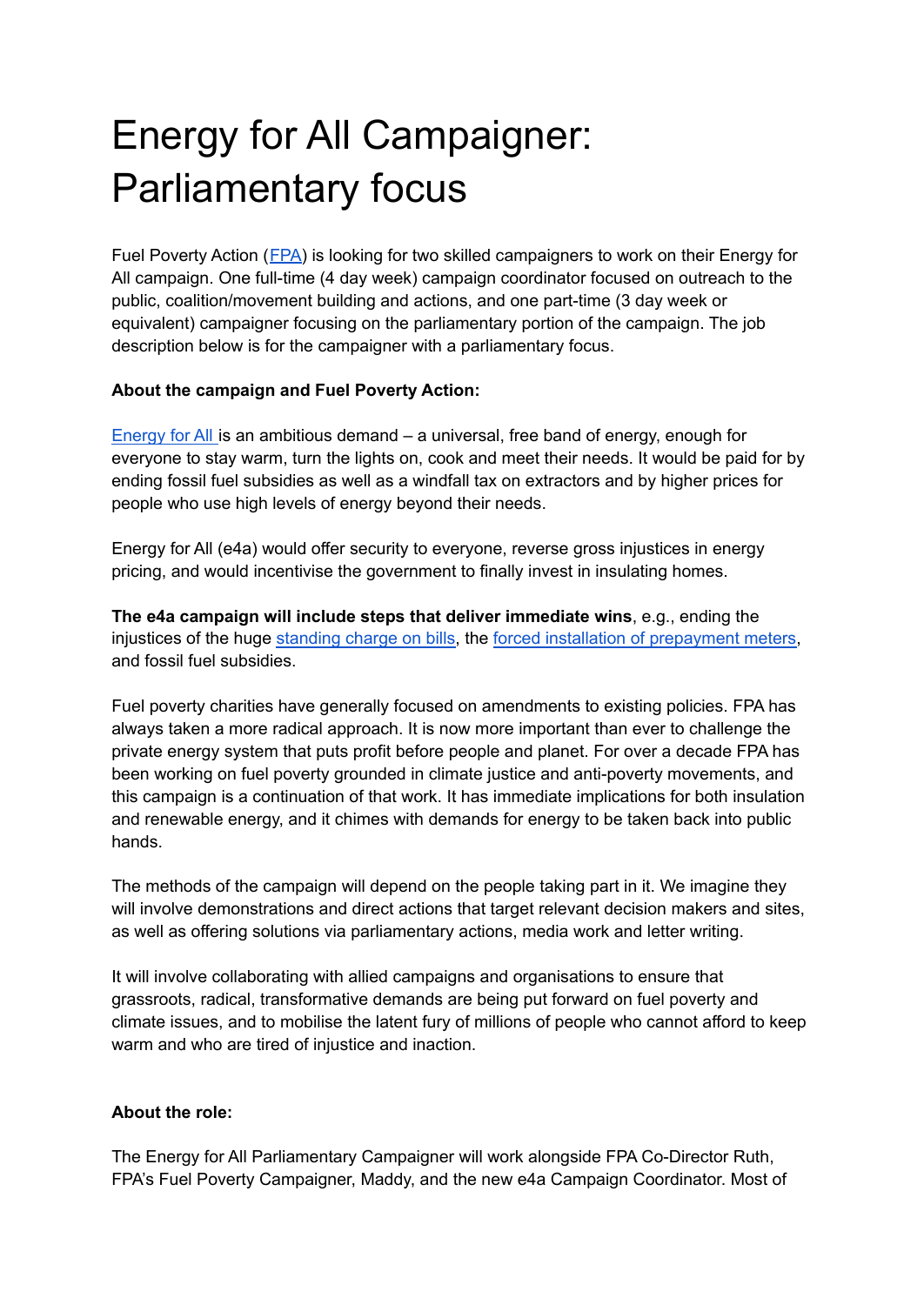the FPA team are volunteers. The Energy for All parliamentary campaigner will help to establish and work with a working group composed of organisers, residents, and pensioners particularly interested in parliamentary processes to achieve the campaign goals.

Location: Generally FPA workers have flexible, remote working from anywhere in the UK with occasional travel required. However, it may be a benefit if the applicant for the parliamentary role lives in or near London for access to Westminster. The candidate must reside in the UK and have permission to work in the UK.

Contract: 21 hours per week (working days flexible, can be discussed) 12 month contract initially, after a four month probation period, with scope to increase hours and renew contract annually based on funding. The hours are flexible (by agreement), but evening and weekend work is required as meetings can fall outside of work hours.

Line managed by: Ruth London

Start date: ASAP. **Deadline for application 4 July 2020 5 pm.**

Interviews will take place during the week of 11 July.

Key responsibilities:

- Lead the development and implementation of the portion of the e4a campaign plan that is focused on parliamentary and related processes, including some policy research and briefings.
- Outline key dates, working group tasks, goals, and possible activities and wins.
- Build and hold relationships with FPA group members, and co-ordinate with key allied groups to communicate and facilitate collaboration for parliamentary focus of the Energy For All campaign and approaches to related bodies (eg Ofgem)
- Enable and support the relevant working groups within the campaign to schedule meetings, and when appropriate, help facilitate those meetings and support the working groups to fulfil their remits and to align with the wider campaign strategy.
- Identify key moments for parliamentary action within the campaign and build them into the strategy.
- Communicate about the parliamentary aspects of the campaign through written materials and on social and broadcast media.
	- $\circ$  Note: FPA wants to set up a comms working group. Social media is currently held by Maddy, and several FPA volunteers contribute, but it is in the midst of becoming more coordinated. Ruth, Di and Alexa have been leading the broadcast media work as spokespeople. Several FPA members write and co-write blogs and articles.
	- Put people who want to speak out about their own situations in touch with journalists looking for "case studies" and vice versa.

We are looking for someone who is skilled and committed and who has built up the relevant experience in either a paid or unpaid capacity.

Essential criteria:

● Experience in parliamentary campaigns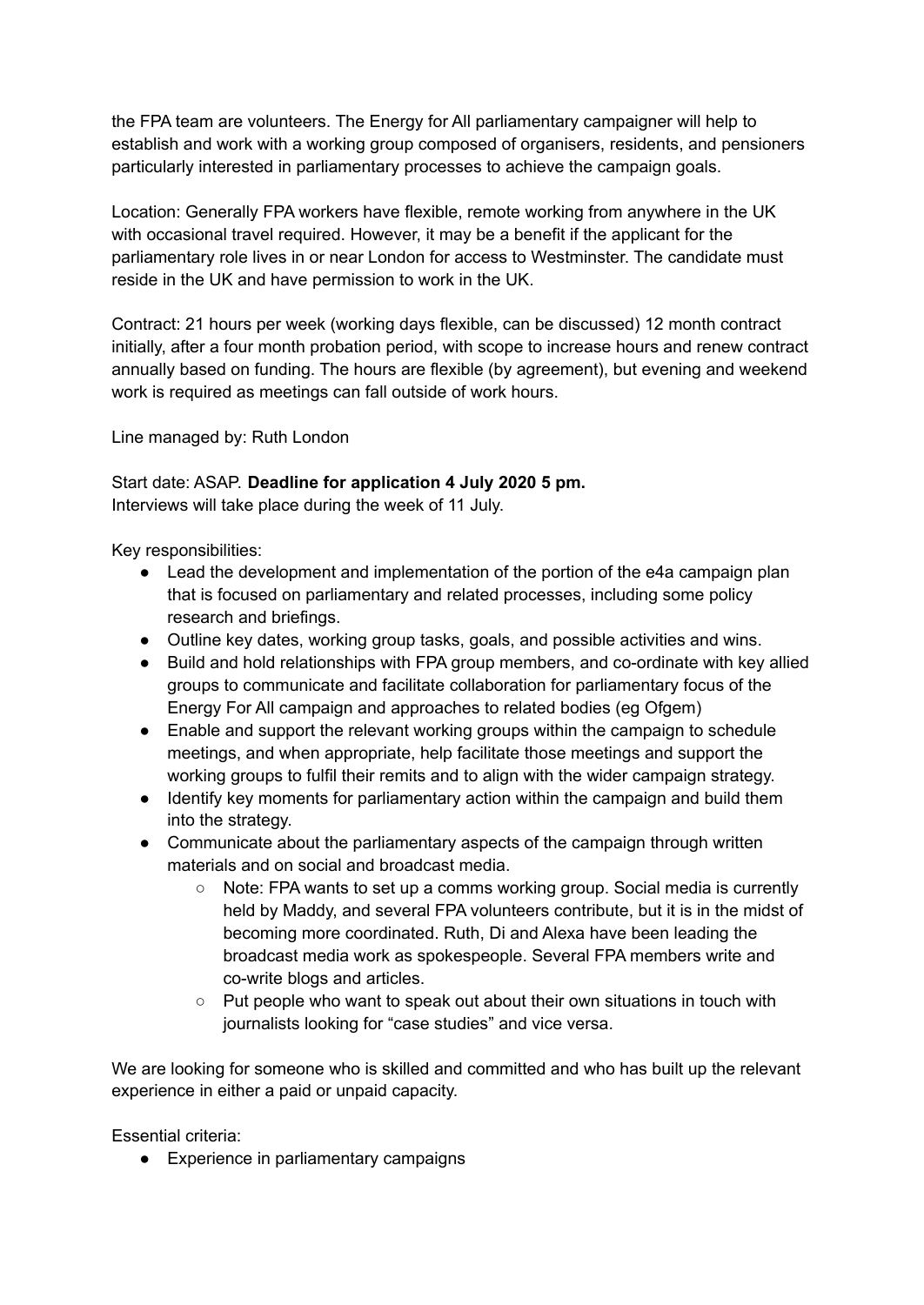- Experience seeing opportunities for parliamentary actions, and connections with allied MPs, political parties, and civil servants (eg in BEIS and Ofgem), building relationships, and collaborating
- Basic facilitation skills
- Experience organising parliamentary events
- Knowledge of poverty, housing, climate and/or energy justice issues
- $\bullet$  Writing skills can write clearly and efficiently
- IT skills at a minimum comfortable navigating Zoom and proficient with mailing systems. Ability to help others with basic IT issues.
- Insight into developing group cultures and working practices.
	- Note: As more demand is being placed on FPA in the midst of the fuel crisis we are coming to terms with the fact that our working practices need to be defined and clarified. We are receiving assistance from Resist and Renew in this process and the Energy for All Parliamentary Campaigner will be joining in this moment of organisational change. It would be helpful if they are familiar with a variety of campaign structures and supportive cultures, and have a good sense of their personal boundaries as more organisational ones are being defined and affirmed.

Desirable criteria:

- Experience working with small, grassroots groups with diverse members, experience and skill-sets
- Spokesperson or willing to learn
- Someone able to understand and work with numbers, concepts of winners and losers, and take part in considering answers to questions we will be asked about how to apply e4a to a changing energy supply structure e.g. communal energy, solar panels, heat pumps.
- Experience organising events and actions of various kinds
- Experience organising with pensioners / benefits claimants / tenants and residents
- More advanced IT skills including airtable, and more sophisticated website updates etc.

## **Compensation Policy**

We'll compensate team members on the following basis:

- All team members are contracted on the same terms and conditions
- We have a 4 day week/30 hours week maximum for all team members.
- All team members are paid an equitable and sustainable compensation rate equivalent to a full-time (5 day) salary of between £40-45,000, regardless of role or level of experience - all movement support work is valued equally.
- Our compensation rates are pro-rated and have been set following Platform's best practice Social Justice [Waging](https://platformlondon.org/wp-content/uploads/2011/09/social-justice-waging-system-dec-2005.pdf) System.
- Compensation rates range from **£22,000-£26,000** salary equivalent, pro-rata, for a 3 day week or equivalent.